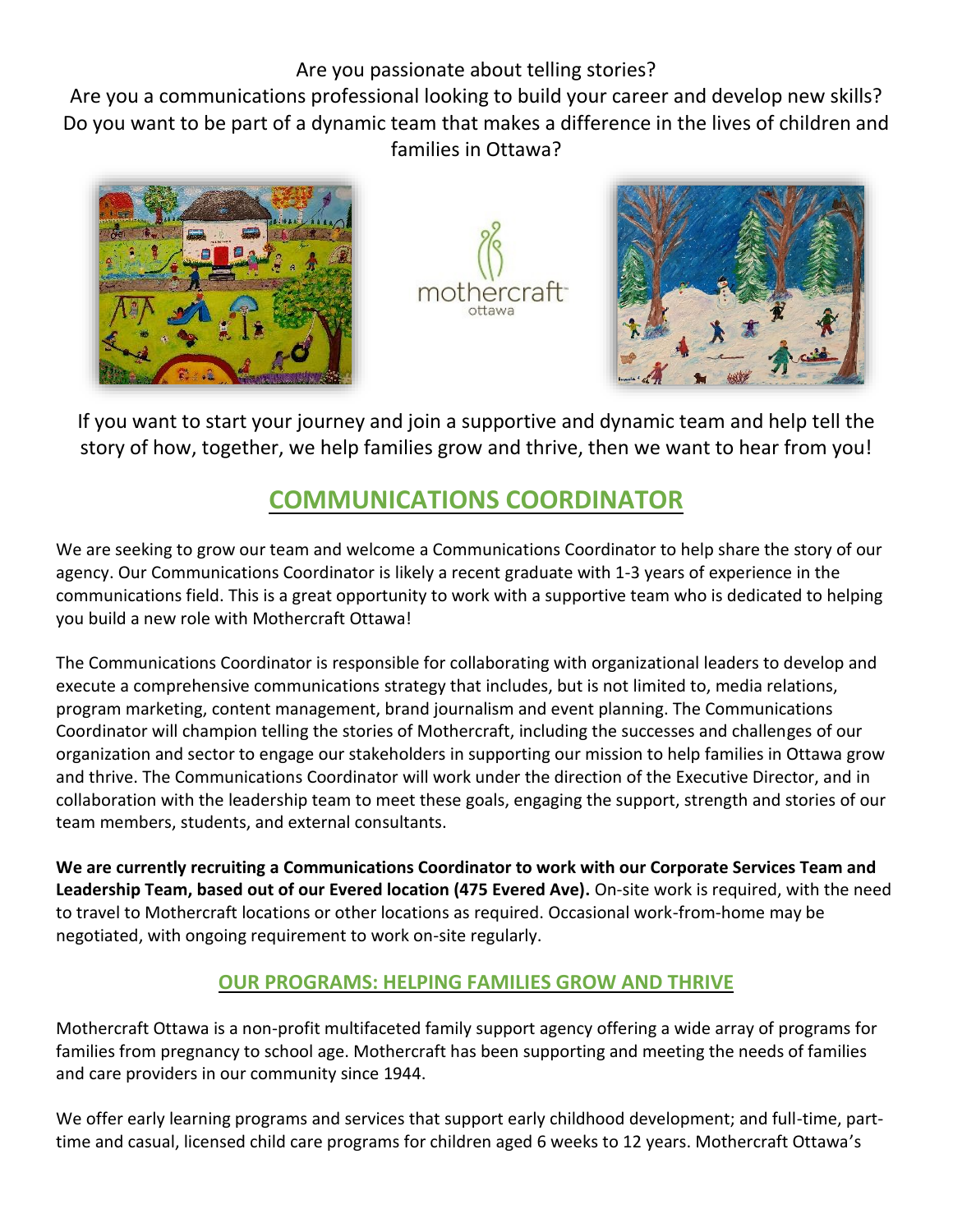child care programs are provided in a centre, in a school or in a caregiver's home and are available throughout the year.

We offer a comprehensive range of support services for parents, including prenatal classes, birth companion support, drop-in play groups and parenting workshops. As an EarlyON Child and Family Centre we offer programs and workshops that support parents and caregivers in all aspects of early child development. Note all our programs are offered in both English and French.

### **OUR VALUES**

Through our work with families, staff, partners and the community, Mothercraft is dedicated to:

- Creativity: Exploring possibilities
- Nurturing: Supporting each other with compassion
- Inclusivity: Welcoming and encouraging diversity
- Integrity: Acting with honesty and reliability
- Collaborative Relationships: Built on respect and communication.

#### **QUALIFICATIONS**

- 1-3 years of experience
- College or university degree specializing in communications, public relations, marketing or a comparable discipline.
- Proficiency in the use of computers and various software applications.
- Demonstrate a high level of initiative and enthusiasm.
- Valid first aid and CPR level C certification, including infant and child
- Satisfactory vulnerable sector police check
- Experience and proven ability in working with adults and the public
- Demonstrated time management skills
- High level of integrity and work ethic
- Valid driver's license and vehicle
- French fluency (written and spoken) is an asset but not required

#### **COMPETENCIES**

- Experience in media relations and crisis communications.
- Experience in the non-profit sector is an asset.
- Strong writing skills.
- Demonstrated interpersonal skills for relating effectively as a member of a team.
- Attention to detail and decision-making skills to respond to high-pressure situations.
- Demonstrate ability to handle confidential/sensitive information.
- Planning, prioritization and organization skills to ensure that tasks are completed; work well under pressure.
- Demonstrated capacity to build effective relationships with diverse stakeholder groups.
- Strong organizational, interpersonal and communication skills
- Strong group presentation and facilitation skills
- Problem solver and proactive thinker
- Effective time-manager and multi-tasker
- Ability to work both independently and in a team environment